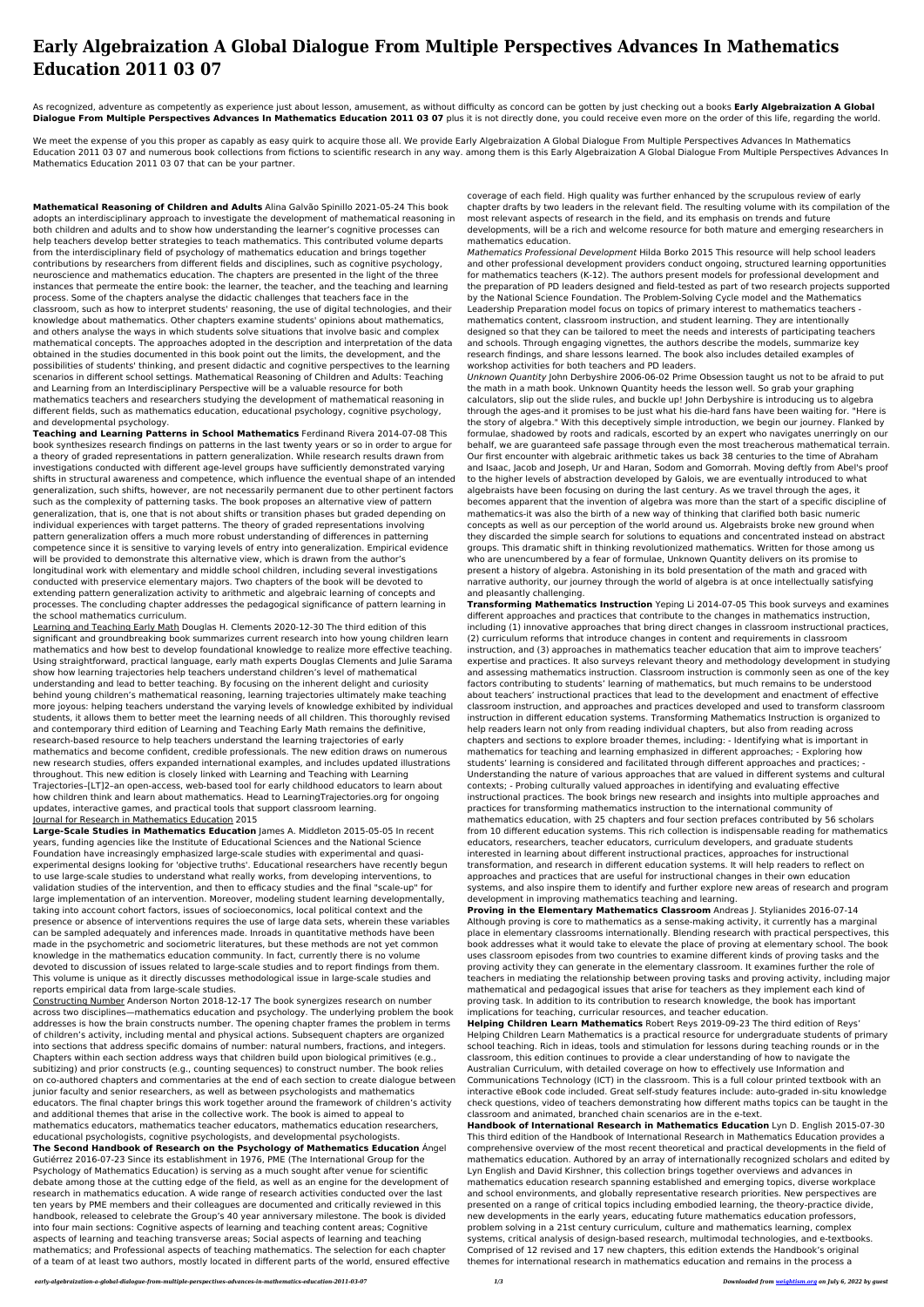## definitive resource for the field.

**Teaching Early Algebra through Example-Based Problem Solving** Meixia Ding 2021-04-08 Drawing on rich classroom observations of educators teaching in China and the U.S., this book details an innovative and effective approach to teaching algebra at the elementary level, namely, "teaching through example-based problem solving" (TEPS). Recognizing young children's particular cognitive and developmental capabilities, this book powerfully argues for the importance of infusing algebraic thinking into early grade mathematics teaching and illustrates how this has been achieved by teachers in U.S. and Chinese contexts. Documenting best practice and students' responses to example-based instruction, the text demonstrates that this TEPS approach – which involves the use of worked examples, representations, and deep questions – helps students learn and master fundamental mathematical ideas, making it highly effective in developing algebraic readiness and mathematical understanding. This text will benefit postgraduate students, researchers, and academics in the fields of mathematics, STEM, and elementary education, as well as algebra research more broadly. Those interested in teacher education, classroom practice, and developmental and cognitive psychology will also find this volume of interest.

**Third International Handbook of Mathematics Education** M.A. (Ken) Clements 2012-11-15 The four sections in this Third International Handbook are concerned with: (a) social, political and cultural dimensions in mathematics education; (b) mathematics education as a field of study; (c) technology in the mathematics curriculum; and (d) international perspectives on mathematics education. These themes are taken up by 84 internationally-recognized scholars, based in 26 different nations. Each of section is structured on the basis of past, present and future aspects. The first chapter in a section provides historical perspectives ("How did we get to where we are now?"); the middle chapters in a section analyze present-day key issues and themes ("Where are we now, and what recent events have been especially significant?"); and the final chapter in a section reflects on policy matters ("Where are we going, and what should we do?"). Readership: Teachers, mathematics educators, ed.policy makers, mathematicians, graduate students, undergraduate students. Large set of authoritative, international authors.

**Basic Category Theory** Tom Leinster 2014-07-24 A short introduction ideal for students learning category theory for the first time.

Early Algebra Carolyn Kieran 2016-07-11 This survey of the state of the art on research in early algebra traces the evolution of a relatively new field of research and teaching practice. With its focus on the younger student, aged from about 6 years up to 12 years, this volume reveals the nature of the research that has been carried out in early algebra and how it has shaped the growth of the field. The survey, in presenting examples drawn from the steadily growing research base, highlights both the nature of algebraic thinking and the ways in which this thinking is being developed in the primary and early middle school student. Mathematical relations, patterns, and arithmetical structures lie at the heart of early algebraic activity, with processes such as noticing, conjecturing, generalizing, representing, justifying, and communicating being central to students' engagement.

## Revista de educación nº 370. October-December 2015

**The Geometry of Schemes** David Eisenbud 2006-04-06 Grothendieck's beautiful theory of schemes permeates modern algebraic geometry and underlies its applications to number theory, physics, and applied mathematics. This simple account of that theory emphasizes and explains the universal geometric concepts behind the definitions. In the book, concepts are illustrated with fundamental examples, and explicit calculations show how the constructions of scheme theory are carried out in practice.

Philosophy of Mathematics and Mathematical Practice in the Seventeenth Century Paolo Mancosu 1999 The seventeenth century saw dramatic advances in mathematical theory and practice than any era before or since. With the recovery of many of the classical Greek mathematical texts, new techniques were introduced, and within 100 years, analytic geometry, the geometry of indivisibles, the arithmetic of infinites, and the calculus had been developed. Although many technical studies have been devoted to these innovations, Paolo Mancosu provides the first comprehensive account of the relationship between mathematical advances of the seventeenth century and the philosophy of mathematics of the period. Beginning with the Renaissance debates on the certainty of mathematics, Mancosu leads the reader through the foundational issues raised by the emergence of these new mathematical techniques, including the influence of the Aristotelian conception of science in Cavalieri and Guldin, the foundational relevance of Descartes' Geometrie, the relationship between empiricist epistemology and infinitistic theorems in geometry, and the debates concerning the foundations of the Leibnizian calculus In the process Mancosu draws a sophisticated picture of the subtle dependencies between technical development and philosophical reflection in seventeenth century mathematics. **Encountering Algebra** Cecilia Kilhamn 2019-07-03 The book reports a comparative research project about algebra teaching and learning in four countries. Algebra is a central topic of learning across the world, and it is well-known that it represents a hurdle for many students. The book presents analyses built on extensive video-recordings of classrooms documenting the first introduction to symbolic algebra (students aged 12 to 14). While the content addressed in all classrooms is variables, expressions and equations, the teaching approaches are diverse. The chapters bring the reader into different algebra classrooms, discussing issues such as mathematization and social norms, the role of mediating tools and designed examples, and teacher beliefs. By comparing classrooms, new insights are generated about how students understand the algebraic content, how teachers instruct, and how both parties deal with difficulties in learning elementary algebra. The book also describes a research methodology using video in search of taken-for-granted aspects of algebra lessons. **Algebra Structure Sense Development amongst Diverse Learners** Teresa Rojano 2022-06-03 This volume emphasizes the role of effective curriculum design, teaching materials, and pedagogy to foster algebra structure sense at different educational levels. Positing algebra structure sense as fundamental to developing students' broader mathematical maturity and advanced thinking, this text reviews conceptual, historical, cognitive, and semiotic factors, which influence the acquisition of algebra structure sense. It provides empirical evidence to demonstrate the feasibility of linking algebra structure sense to technological tools and promoting it amongst diverse learners. Didactic approaches include the use of adaptive digital environments, gamification, diagnostic and monitoring tools, as well as exercises and algebraic sequences of varied complexity. Advocating for a focus on both intuitive and formal knowledge, this volume will be of interest to students, scholars, and researchers with an interest in educational research, as well as mathematics education and numeracy.

Early Algebraization Jinfa Cai 2011-03-03 In this volume, the authors address the development of students' algebraic thinking in the elementary and middle school grades from curricular, cognitive, and instructional perspectives. The volume is also international in nature, thus promoting a global dialogue on the topic of early Algebraization.

**Posing and Solving Mathematical Problems** Patricio Felmer 2016-04-29 This book collects recent research on posing and solving mathematical problems. Rather than treating these two crucial aspects of school mathematics as separate areas of study, the authors approach them as a unit where both areas are measured on equal grounds in relation to each other. The contributors are from a vast variety of countries and with a wide range of experience; it includes the work from many of the leading researchers in the area and an important number of young researchers. The book is divided in three parts, one directed to new research perspectives and the other two directed to teachers and students, respectively.

**The First Sourcebook on Asian Research in Mathematics Education - 2 Volumes** Bharath Sriraman 2015-08-01 Mathematics and Science education have both grown in fertile directions in different geographic regions. Yet, the mainstream discourse in international handbooks does not lend voice to developments in cognition, curriculum, teacher development, assessment, policy and implementation of mathematics and science in many countries. Paradoxically, in spite of advances in information technology and the "flat earth" syndrome, old distinctions and biases between different groups of researcher's persist. In addition limited accessibility to conferences and journals also contribute to this problem. The International Sourcebooks in Mathematics and Science Education focus on under-represented regions of the world and provides a platform for researchers to showcase their research and development in areas within mathematics and science education. The First Sourcebook on Asian Research in Mathematics Education: China,

Korea, Singapore, Japan, Malaysia and India provides the first synthesized treatment of mathematics education that has both developed and is now prominently emerging in the Asian and South Asian world. The book is organized in sections coordinated by leaders in mathematics education in these countries and editorial teams for each country affiliated with them. The purpose of unique sourcebook is to both consolidate and survey the established body of research in these countries with findings that have influenced ongoing research agendas and informed practices in Europe, North America (and other countries) in addition to serving as a platform to showcase existing research that has shaped teacher education, curricula and policy in these Asian countries. The book will serve as a standard reference for mathematics education researchers, policy makers, practitioners and students both in and outside Asia, and complement the Nordic and NCTM perspectives.

**Building the Foundation: Whole Numbers in the Primary Grades** Maria G. Bartolini Bussi 2018-03-29 This twenty-third ICMI Study addresses for the first time mathematics teaching and learning in the primary school (and pre-school) setting, while also taking international perspectives, socio-cultural diversity and institutional constraints into account. One of the main challenges of designing the first ICMI primary school study of this kind is the complex nature of mathematics at the early level. Accordingly, a focus area that is central to the discussion was chosen, together with a number of related questions. The broad area of Whole Number Arithmetic (WNA), including operations and relations and arithmetic word problems, forms the core content of all primary mathematics curricula. The study of this core content area is often regarded as foundational for later mathematics learning. However, the principles and main goals of instruction on the foundational concepts and skills in WNA are far from universally agreed upon, and practice varies substantially from country to country. As such, this study presents a meta-level analysis and synthesis of what is currently known about WNA, providing a useful base from which to gauge gaps and shortcomings, as well as an opportunity to learn from the practices of different countries and contexts.

And the Rest is Just Algebra Sepideh Stewart 2016-10-20 This book addresses college students' weak foundation in algebra, its causes, and potential solutions to improve their long-term success and understanding in mathematics as a whole. The authors, who are experts in a wide variety of fields, emphasize that these difficulties are more complex than just forgotten rules, and offer strategic approaches from a number of angles that will increase the chances of student understanding. Instructors who are frustrated with their students' lack of skills and knowledge at college level will find this volume helpful, as the authors confront the deeper reasons why students have difficulties with Algebra and reveal how to remedy the issue.

**Teaching and Learning Mathematics through Variation** Rongjin Huang 2017-02-06 "Efforts to improve mathematics teaching and learning globally have led to the ever-increasing interest in searching for alternative and effective instructional approaches from others. Students from East Asia, such as China and Japan, have consistently outperformed their counterparts in the West. Yet, Bianshi Teaching (teaching with variation) practice, which has been commonly used in practice in China, has been hardly shared in the mathematics education community internationally. This book is devoted to theorizing the Chinese mathematical teaching practice, Bianshi teaching, that has demonstrated its effectiveness over half a century; examining its systematic use in classroom instruction, textbooks, and teacher professional development in China; and showcasing of the adaptation of the variation pedagogy in selected education systems including Israel, Japan, Sweden and the US. This book has made significant contributions to not only developing the theories on teaching and learning mathematics through variation, but also providing pathways to putting the variation theory into action in an international context."This book paints a richly detailed and elaborated picture of both teaching mathematics and learning to teach mathematics with variation. Teaching with variation and variation as a theory of learning are brought together to be theorized and exemplified through analysis of teaching in a wide variety of classrooms and targeting both the content and processes of mathematical thinking. Highly recommended." – Kaye Stacey, Emeritus Professor of Mathematics Education, University of Melbourne, Australia "Many teachers in England are excited by the concept of teaching with variation and devising variation exercises to support their pupils' mastery of mathematics. However, fully understanding and becoming proficient in its use takes time. This book provides a valuable resource to deepen understanding through the experiences of other teachers shared within the book and the insightful reflections of those who have researched this important area. -Debbie Morgan, Director for Primary Mathematics, National Centre for Excellence in the Teaching of Mathematics, United Kingdom" **Planting the Seeds of Algebra, 3-5** Monica Neagoy 2014-12-23 Give your students a foundation of algebra for math success – now and in the future! Students and teachers must become friendly with algebraic foundations, as they have increasingly become the gateway to careers in the STEM fields. Monica Neagoy empowers teachers to embrace algebra and connect it to higher math concepts, tuning you and your students to algebraic thinking, reasoning, and doing. You'll discover: ?Four explorations to help you weave key algebraic ideas into everyday mathematics Step-by-step lessons from real classrooms that will guide you in teaching concepts and in establishing their relevance and applicability New methods that break down difficult algebraic concepts and build a critical foundation for higher math **Invited Lectures from the 13th International Congress on Mathematical Education** Gabriele Kaiser 2018-02-05 The book presents the Invited Lectures given at 13th International Congress on Mathematical Education (ICME-13). ICME-13 took place from 24th- 31st July 2016 at the University of Hamburg in Hamburg (Germany). The congress was hosted by the Society of Didactics of Mathematics (Gesellschaft für Didaktik der Mathematik - GDM) and took place under the auspices of the International Commission on Mathematical Instruction (ICMI). ICME-13 – the biggest ICME so far - brought together about 3500 mathematics educators from 105 countries, additionally 250 teachers from German speaking countries met for specific activities. The scholars came together to share their work on the improvement of mathematics education at all educational levels.. The papers present the work of prominent mathematics educators from all over the globe and give insight into the current discussion in mathematics education. The Invited Lectures cover a wide spectrum of topics, themes and issues and aim to give direction to future research towards educational improvement in the teaching and learning of mathematics education. This book is of particular interest to researchers, teachers and curriculum developers in mathematics education. Digital Video for Teacher Education Brendan Calandra 2014-08-07 Digital video use is becoming prevalent in teacher education as a tool to help improve teaching and learning and for assessing effective teaching. Timely and comprehensive, this volume brings together top scholars from multiple disciplines to provide sound theoretical frameworks, research-based support, and clear practical advice on a variety of unique approaches to using digital video in teacher education programs. Part I deals with the use of video for teacher learning. Part II focuses on the role played by those other than teachers in the effective use of digital video in teacher education programs. Part III addresses how to administer video for teacher education. Exploring the complexities of effectively and appropriately integrating digital video into teacher development at various stages, this book is a must-have resource for scholars and professionals in the field. **Using Design Research and History to Tackle a Fundamental Problem with School Algebra** Sinan Kanbir 2017-10-28 In this well-illustrated book the authors, Sinan Kanbir, Ken Clements, and Nerida Ellerton, tackle a persistent, and universal, problem in school mathematics—why do so many middle-school and secondary-school students find it difficult to learn algebra well? What makes the book important are the unique features which comprise the design-research approach that the authors adopted in seeking a solution to the problem. The first unique feature is that the authors offer an overview of the history of school algebra. Despite the fact that algebra has been an important component of secondary-school mathematics for more than three centuries, there has never been a comprehensive historical analysis of factors influencing the teaching and learning of that component. The authors identify, through historical analysis, six purposes of school algebra: (a) algebra as a body of knowledge essential to higher mathematical and scientific studies, (b) algebra as generalized arithmetic, (c) algebra as a prerequisite for entry to higher studies, (d) algebra as offering a language and set of procedures for modeling real-life problems, (e) algebra as an aid to describing structural properties in elementary mathematics, and (f) algebra as a study of variables. They also raise the question whether school algebra represents a unidimensional trait. Kanbir, Clements and Ellerton offer an